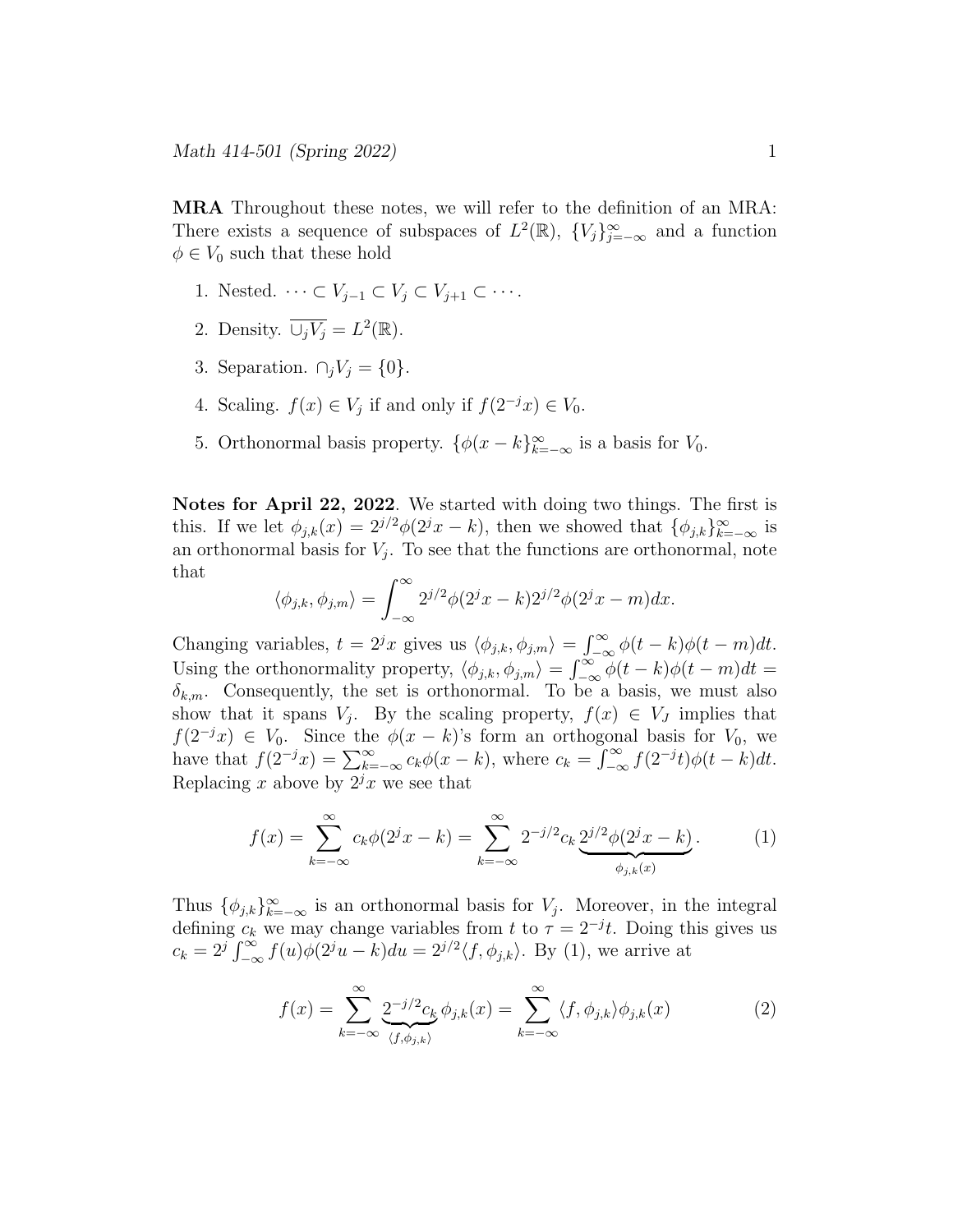We can also use the orthogonal set  $\{\phi(2^jx - k)\}_{k=-\infty}^{\infty}$  to get the series

$$
f(x) = \sum_{k=-\infty}^{\infty} a_k^j \phi(2^j x - k), \ a_k^j = 2^j \int_{-\infty}^{\infty} f(t) \phi(2^j t - k) dt \tag{3}
$$

The second thing is to derive the scaling relation. Because  $\phi_{1,k}$  is an o.n. basis for  $V_1$ , and because  $\phi \in V_0 \subset V_1$ ,  $\phi(x) \in V_1$ , using the orthogonal form in (3) we arrive at the scaling relation or two-scale relation:

$$
\phi(x) = \sum_{k=-\infty}^{\infty} p_k \phi(2x - k), \text{ where } p_k = 2 \int_{-\infty}^{\infty} \phi(t) 2^{1/2} \phi(2t - k) dt. \tag{4}
$$

The  $p_k$ 's are called the *scaling coefficients*.

**Example 0.1.** Haar MRA. The scaling function is  $\phi(x) = \begin{cases} 1 & 0 \leq x < 1 \\ 0 & \text{otherwise} \end{cases}$ 0 otherwise and  $V_j = \{ f \in L^2(\mathbb{R}) : f(x) = \text{ constant on } 2^{-j}k \leq x < 2^{-j}(k+1) \}.$  We dealt with this in chapter 4. Since  $\phi(x) = \phi(2x) + \phi(2x - 1)$ , we have  $p_0 = 1$ and  $p_1 = 1$  and all other  $p_k$ 's are 0.

**Example 0.2.** Shannon MRA. The scaling function is  $\phi(x) = \frac{\sin(\pi x)}{\pi x}$  =: sinc(x) and  $V_j$  is the set of all band-limited functions for which supp( $\hat{f}$ )  $\subseteq$ [-2<sup>j</sup>π, 2<sup>j</sup>π]. Nesting holds because f being in  $V_j$  means that supp( $\hat{f}$ ) ⊆  $[-2<sup>j</sup>π, 2<sup>j</sup>π] \subset [-2<sup>j+1</sup>π, 2<sup>j+1</sup>π]$ . By definition,  $f \in V_{j+1}$ . We'll skip density and separation. To see that scaling holds, we begin by using the sampling theorem to write f in  $V_0$ , which is composed of all band-limited functions with  $\Omega = \pi$ , by  $f(x) = \sum_{k=-\infty} f(k) \operatorname{sinc}(x - k)$ . This ensures that  $\{\operatorname{sinc}(x - k)\}_{k=-\infty}^{\infty}$ spans  $V_0$ . In addition, carrying the same calculation as in Example 2.2 in the text, with the roles of t and  $\lambda$  reversed, we see that  $\mathcal{F}[\text{sinc}(x)](\lambda) = \frac{1}{\sqrt{2}}$  $rac{1}{2\pi}b(\lambda),$ 

where  $b(\lambda)$  is the "box" function  $b(\lambda) = \begin{cases} 1 & -\pi \leq \lambda < \pi, \\ 0 & \mu \leq \pi. \end{cases}$ 0 otherwise . By property 6,

pg. 102,  $\mathcal{F}[\text{sinc}(x-k)](\lambda)) = \frac{e^{-\pi\lambda}}{\sqrt{2\pi}}b(\lambda)$  and Plancheral's Theorem, we have

$$
\int_{-\infty}^{\infty} \text{sinc}(\mathbf{x} - \mathbf{k}) \text{sinc}(\mathbf{x} - \mathbf{m}) \, \mathrm{d}\mathbf{x} = \int_{-\infty}^{\infty} \frac{e^{-\lambda k}}{\sqrt{2\pi}} b(\lambda) \frac{\overline{e^{-\lambda m}}}{\sqrt{2\pi}} b(\lambda) \, \mathrm{d}\lambda
$$
\n
$$
= \frac{1}{2\pi} \int_{-\pi}^{\pi} \underbrace{|b(\lambda)|^2}_{1} e^{i\lambda(m-k)} \, \mathrm{d}\lambda
$$
\n
$$
= \frac{1}{2\pi} \int_{-\pi}^{\pi} e^{i\lambda(m-k)} \, \mathrm{d}\lambda = \delta_{k,m},
$$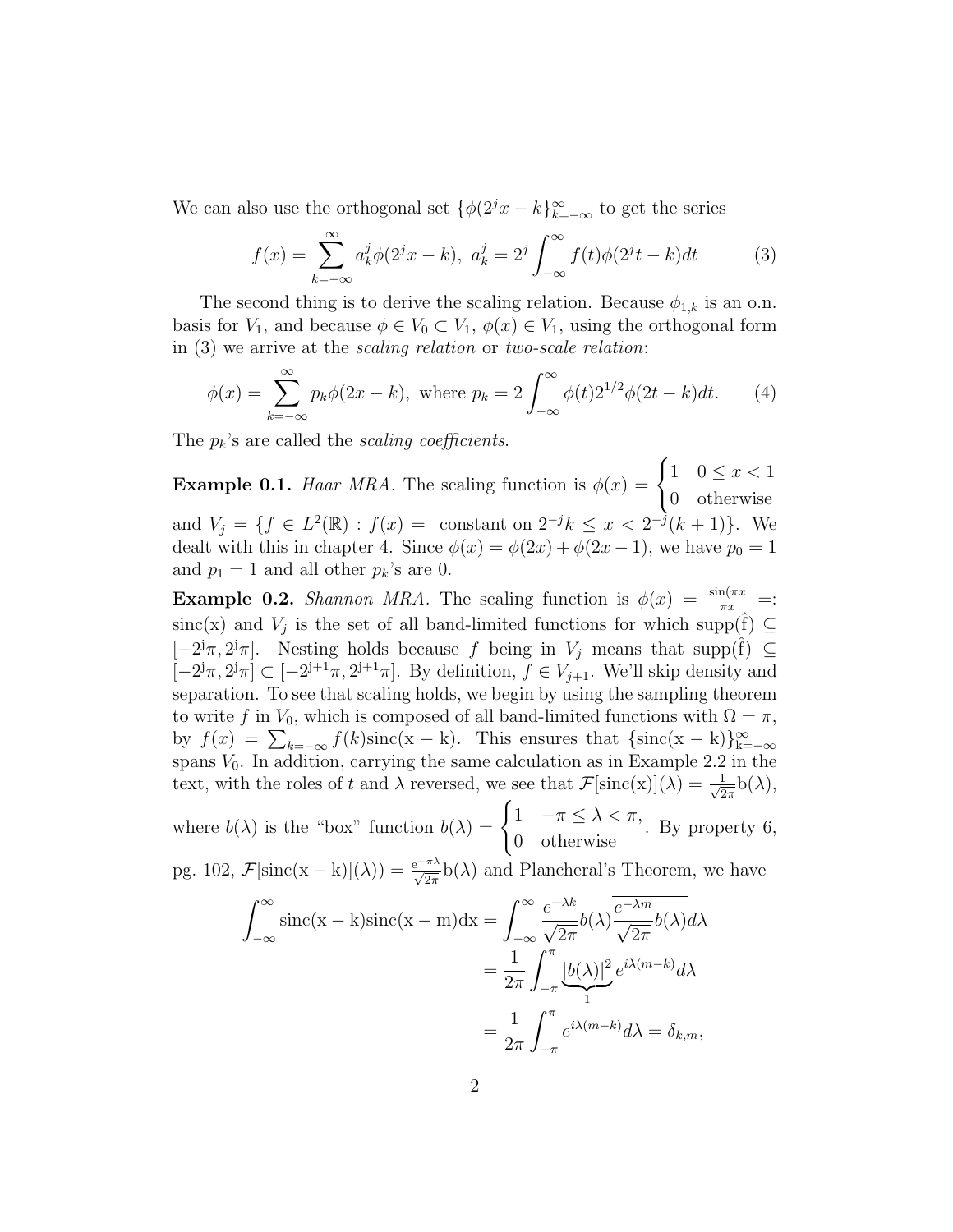and, consequently,  $\{\text{sinc}(x - k)\}_{-\infty}^{\infty}$  is an orthonormal set. We can use the sampling theorem to find the  $p_k$ 's. Again, sinc $(x) \in V_0 \subset V_1$ . Doing so yields  $\text{sinc}(x) = \sum_{k=-\infty}^{\infty} \text{sinc}(k\pi/(2\pi)\text{sinc}(2x - k) = \sum_{k=-\infty}^{\infty} \text{sinc}(k/2)\text{sinc}(2x - k).$ From the series we see that  $p_k = \text{sinc}(k/2)$ .

Notes for April 29, 2022. The wavelet spaces are defined in a way similar to the ones in the Haar MRA. Namely,  $W_j$  is the orthogonal complement to  $V_j$  in  $V_{j+1}$ , so  $V_{j+1} = V_j \oplus W_j$ . Let's look at  $j = 0$ . We are looking for  $\psi \in W_0$  such that  $\{\psi(x-k)\}_{k=-\infty}^{\infty}$  is an orthonormal basis for  $W_0$ . Like  $\phi$ ,  $\psi(x) \in V_1$ , so that it will have an expansion

$$
\psi(x) = \sum_{-\infty}^{\infty} q_k \phi(2x - k), \ q_k = 2^{-1/2} \langle \psi, \phi_{1,k} \rangle = 2 \int_{-\infty}^{\infty} \psi(t) \phi(2t - k) dt. \tag{5}
$$

Since we are requiring  $V_j$  and  $W_j$  to be orthogonal, we have that, for all  $k, m$ ,

$$
\int_{-\infty}^{\infty} \phi(x - m)\psi(x - k)dx = 0.
$$

As is the case, for all orthonormal bases,

$$
\int_{-\infty}^{\infty} \phi(x - m)\psi(x - n)dx = \sum_{k=-\infty}^{\infty} \langle \phi(t - m), \phi_{1,k}(t) \rangle \langle \psi(t - n), \phi_{1,k}(t) \rangle
$$
 (6)

We can compute the inner products above. To begin,

$$
\langle \phi(t-m), \phi_{1,k}(t) \rangle = 2^{1/2} \int_{-\infty}^{\infty} \phi(t-m)\phi(2t-k)dt
$$
  

$$
= 2^{1/2} \int_{-\infty}^{\infty} \phi(t)\phi(2t-(k-2m))dt
$$
  

$$
= 2^{-1/2}p_{k-2m}
$$

Similarly,  $\langle \psi(t - n), \phi_{1,k}(t) \rangle = 2^{-1/2} q_{k-2n}$ . Then, from (6), we have, for all  $m, n,$ 

$$
\frac{1}{2} \sum_{k=-\infty}^{\infty} p_{k-2m} q_{k-2n} = 0.
$$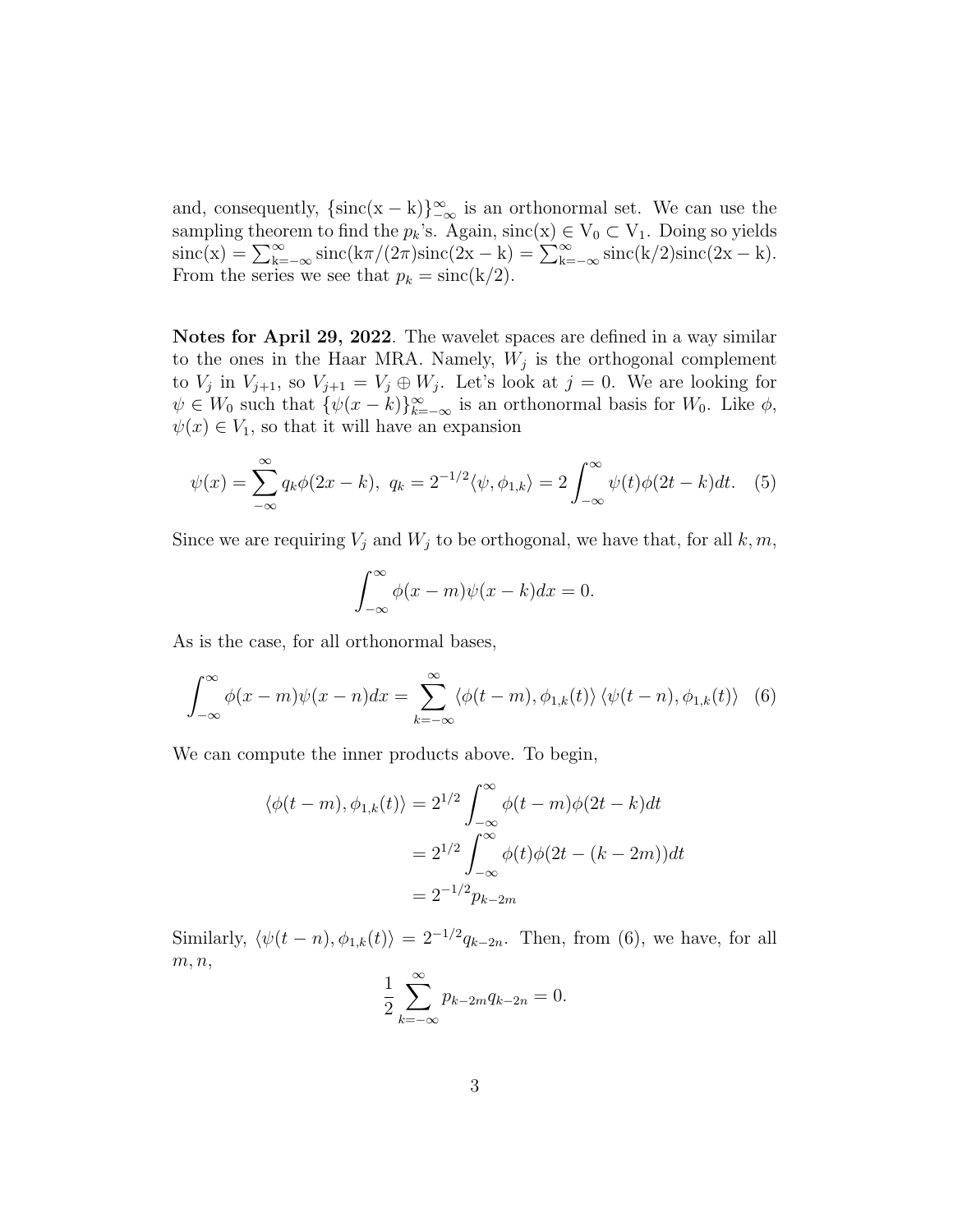Using the trick of reversing<sup>1</sup> the  $p_k$ 's and alternating the signs of them (see pg. 199 in the text), we get  $q_k = (-1)^k p_{1-k}$ .

Next, we will discuss the decomposition and reconstruction formulas. If  $f \in V_{j+1}$ , then, because  $\{\phi_{j+1,k}\}_{k=-\infty}^{\infty}$  is an orthonormal basis for  $V_{j+1}$ , it has the expansion

$$
f(x) = \sum_{k=-\infty}^{\infty} \langle f, \phi_{j+1} \rangle \phi_{j+1}(x) = \sum_{k=-\infty}^{\infty} a_k^{j+1} \phi(2^{j+1}x - k), \tag{7}
$$

where  $a_k^{j+1} = 2^{j+1} \int_{-\infty}^{\infty} f(t) \phi(2^{j+1}t - k) dt$ . Because we also have that

$$
\{\phi_{j,k}\}_{k=-\infty}^{\infty} \cup \{\psi_{j,k}\}_{k=-\infty}^{\infty}
$$

is a basis for  $V_{i+1}$ , we can write f as

$$
f(x) = \sum_{k=-\infty}^{\infty} a_k^j \phi(2^j x - k) + \sum_{k=-\infty}^{\infty} b_k^j \psi(2^j x - k)
$$

We may use these to derive the formulas relating the  $a_j^{j+1}$  $j^{j+1}$ 's and the  $a_k^j$  $\frac{j}{k}$ 's and  $b^j_k$  $\lambda_k^j$ 's. This is done in the text in section 5.1.4. The formulas are

Decomposition: 
$$
\begin{cases} a_m^j = 2^{-1} \sum_{k=-\infty}^{\infty} p_{k-2m} a_k^{j+1} \\ b_m^j = 2^{-1} \sum_{k=-\infty}^{\infty} (-1)^k p_{1-k+2m} a_k^{j+1} \end{cases}
$$
 (8)

$$
\text{Reconstruction:} \begin{cases} a_k^{j+1} = \sum_{m=-\infty}^{\infty} p_{k-2m} a_m^j \\ + \sum_{m=-\infty}^{\infty} (-1)^k p_{1-k+2m} b_m^j \end{cases} \tag{9}
$$

These formulas may be restated in terms of filters. Let  $h_k = \frac{1}{2}$  $\frac{1}{2}p_{k+1}, \ell_k =$ 1  $\frac{1}{2}p_{-k}, \tilde{h}_k = (-1)^k p_{1-k}$  and  $\tilde{\ell}_k = p_k$ . Then,  $a_m^J = (\ell * a^{j+1})_{2m}, b_m^j = (h * a^{j+1})_{2m}$ ,  $\tilde{a}_k^{j+1} = \sum_{m=-\infty}^{\infty} \tilde{\ell}_{k-2m} a_m^j + \sum_{m=-\infty}^{\infty} \tilde{h}_{k-2m}, b_m^j$ . Using down-sampling and up-sampling operators D and U,  $a^j = D(\ell * a^{j+1}, b^j = D(h * a^{j+1}),$  and  $a^{\tilde{j}+1} = \tilde{\ell} * (\tilde{U}a^{\tilde{j}}) + \tilde{h} * (Ub^{\tilde{j}}).$ 

It is clear that the scaling coefficents, the  $p_k$ 's, play a funcdamental role in the wavelet analysis described above. What if we don't know either the scaling function  $\phi$  or the scaling spaces  $V_j$  but we do the  $p_k$ 's. Is it possible

<sup>&</sup>lt;sup>1</sup>E.g., if  $x = \begin{bmatrix} 1 & 2 & -5 & -2 & 6 & -7 \end{bmatrix}$  and  $y = \begin{bmatrix} -7 & -6 & -2 & 5 & 2 & -1 \end{bmatrix}$ , then  $x \cdot y = 1 \cdot (-7) + (-1) \cdot (-7) + 2 \cdot (-6) + 6 \cdot 2 + (-5) \cdot (-2) + (-2) \cdot 5 = 0.$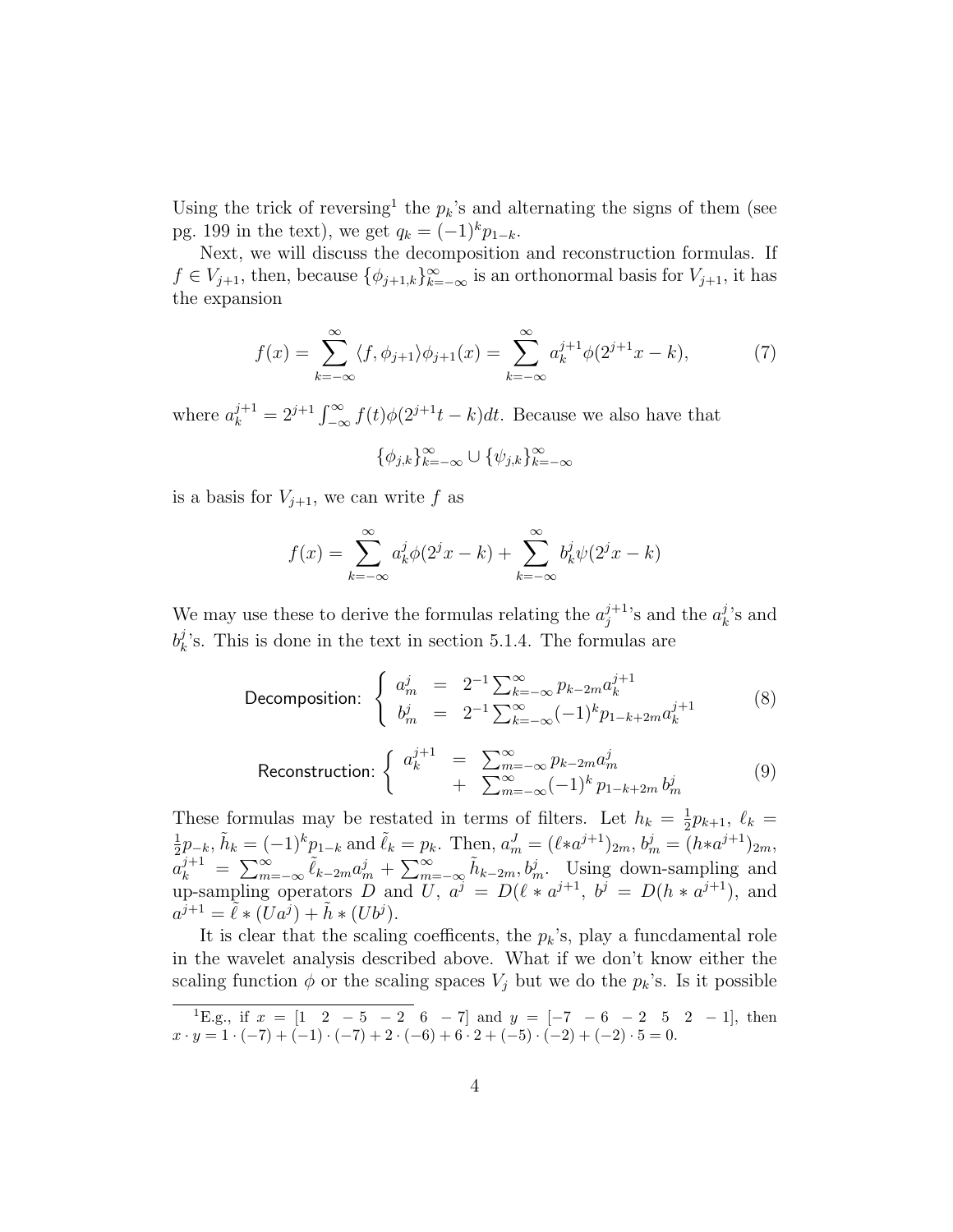to get  $\phi$  and the  $V_j$ 's from knowing the  $p_k$ 's? Ingrid Daubechies adressed just this question. We will address this next class.

## Notes for May 2, 2022

To keep matters simple, we address the case in which we have just four scaling coefficients,  $p_0, p_1, p_2$  and  $p_3$ . We will suppose that we these coefficients, but not the scaling function  $\phi$ . Even so, we can still write out the scaling relation,  $\phi(x) = \sum_{k=0}^{3} p_k \phi(2x - k)$ . If we take the Fourier transform of both sides of this equation, we get  $\mathcal{F}[\phi(x)](\xi) = \sum_{k=0}^{3} p_k \mathcal{F}[\phi(2x-k)](\xi)$ . Using eq. 2.7 in the text,  $\mathcal{F}[\phi(2x-k)](\xi) = \frac{1}{2}e^{-ik/2}\mathcal{F}[\phi(x)](\xi/2)$ , or, equivalently,  $\mathcal{F}[\phi(2x-k)](\xi) = \frac{1}{2}e^{-ik/2}\widehat{\phi}(\xi/2)$ . Hence,  $\widehat{\phi}(\xi) = \sum_{k=0}^{3}$ 1  $\frac{1}{2}p_k e^{-ik\xi/2}\widehat{\phi}(\xi/2) =$  $\left(\sum_{k=0}^{3}\right)$ 1  $\frac{1}{2}p_k e^{-ik\xi/2}$   $\hat{\phi}(\xi/2)$ . Define the polynomial

$$
P(z) = \sum_{k}^{3} p_k z^k = \frac{1}{2}(p_0 + p_1 z + p_2 z^2 + p_3 z^3).
$$

The formula that we derived above then becomes

$$
\widehat{\phi}(\xi) = P(e^{-i\xi/2})\widehat{\phi}(\xi/2).
$$

Notice that  $\phi(\xi/2) = P(e^{-i\xi/4})\widetilde{\phi}(\xi/4), \ \phi(\xi/4) = P(e^{-i\xi/8})\widetilde{\phi}(\xi/8)$ , and so on. If we use this in conjenction with the previous formula, we see that

$$
\widehat{\phi}(\xi) = P(e^{-i\xi/2})P(e^{-i\xi/2^2})P(e^{-i\xi/2^3})\widehat{\phi}(\xi/2^3).
$$

In paricular, we may write in product form:

$$
\widehat{\phi}(\xi) = \left(\prod_{r=1}^{3} P(e^{-i\xi/2^r})\right) \widehat{\phi}(\xi/2^3)
$$

Nothing stops us from adding more terms. If we use  $n$  terms, we get

$$
\widehat{\phi}(\xi) = \left(\prod_{r=1}^{n} P(e^{-i\xi/2^r})\right) \widehat{\phi}(\xi/2^n) \tag{10}
$$

Taking the limit as  $n \to \infty$  we get two things. First,  $\lim_{n\to\infty} \phi(\xi/2^n) =$  $\widehat{\phi}(\xi)$  lim<sub>n→∞</sub> 2<sup>-n</sup>) =  $\widehat{\phi}(0)$ . It turns out that one can show  $\widehat{\phi}(0) = \frac{1}{\sqrt{2}}$  $\frac{1}{2\pi}$ , using